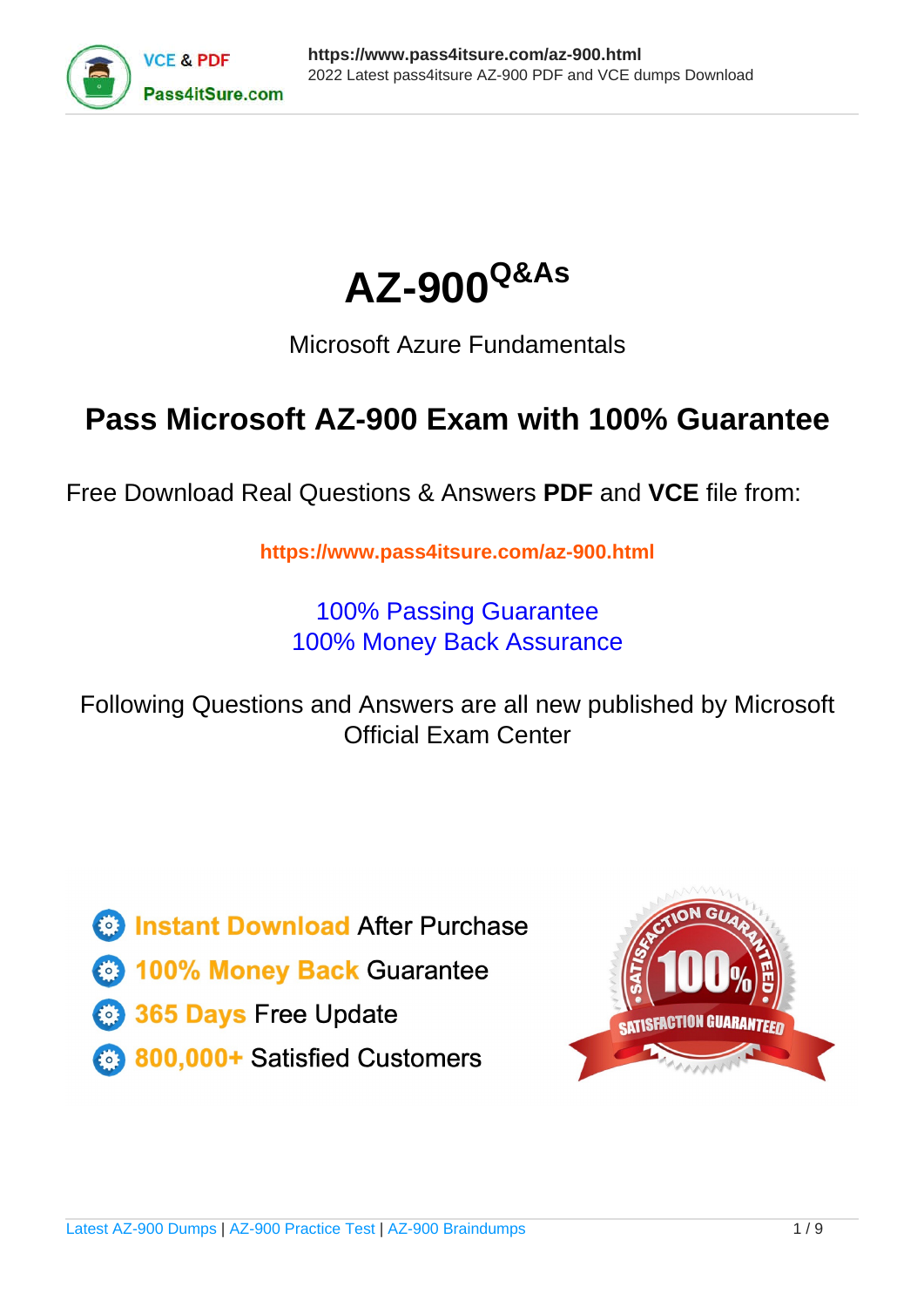

#### **QUESTION 1**

For each of the following statements, select Yes if the statement is true. Otherwise, select No. NOTE: Each correct selection is worth one point.

Hot Area:

## **Answer Area**

| <b>Statements</b>                                                                                                                         | Yes | No |
|-------------------------------------------------------------------------------------------------------------------------------------------|-----|----|
| Most Azure services are introduced in private.<br>preview before being introduced in public preview,<br>and then in general availability. |     |    |
| Azure services in public preview can be managed<br>only by using the Azure CLI                                                            |     |    |
| The cost of an Azure service in private preview<br>decreases when the service becomes generally<br>available.                             |     |    |

Correct Answer: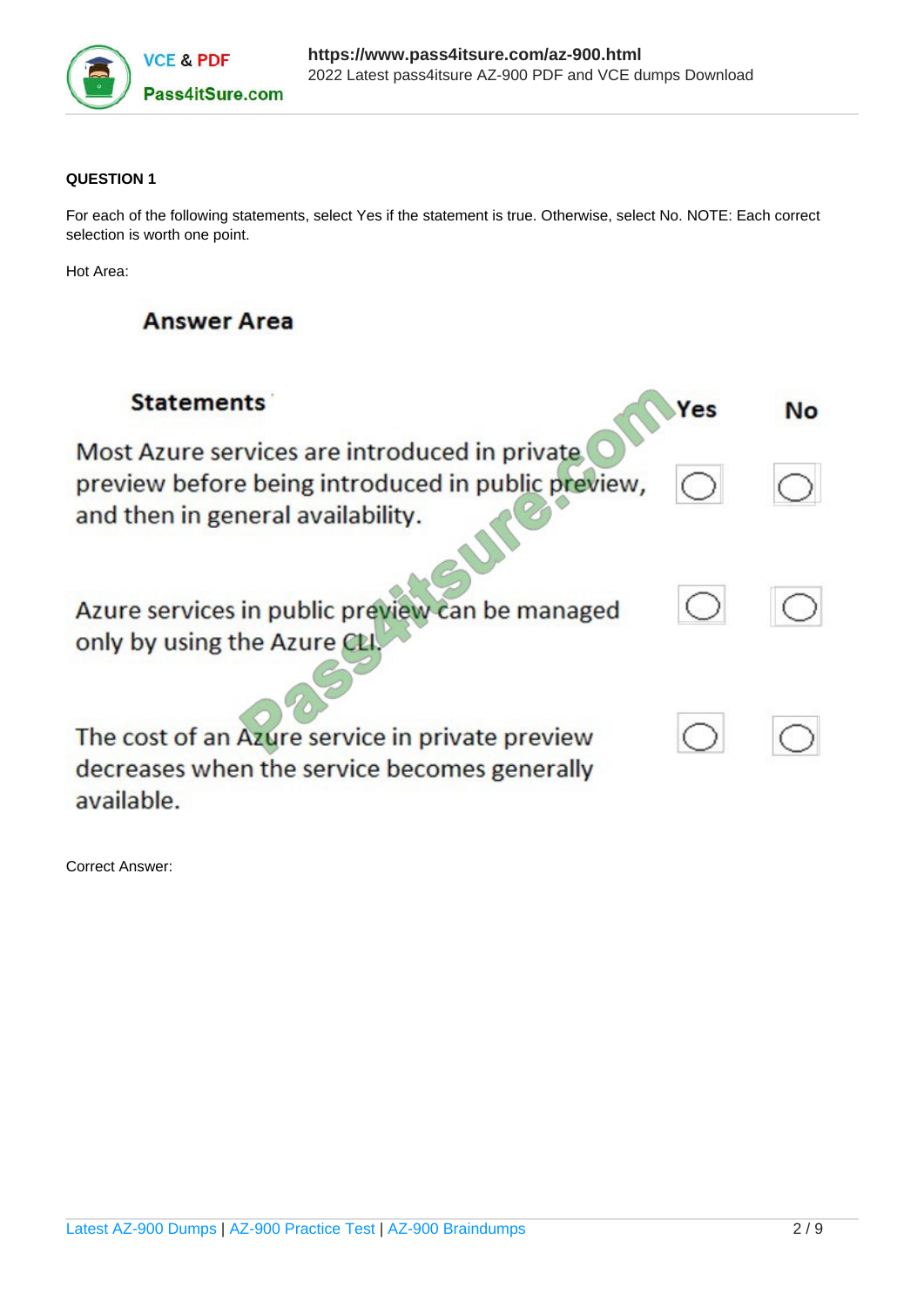

### **Answer Area**

| <b>Statements</b>                                                                                                                        | Yes | Nο |
|------------------------------------------------------------------------------------------------------------------------------------------|-----|----|
| Most Azure services are introduced in private<br>preview before being introduced in public preview,<br>and then in general availability. |     |    |
| Azure services in public preview can be managed<br>only by using the Azure CLI                                                           |     |    |
| The cost of an Azure service in private preview<br>decreases when the service becomes generally<br>available.                            |     |    |

Box 1: Yes

Most services go to private preview then public preview before being released to general availability.

The private preview is only available to certain Azure customers for evaluation purposes. The public preview is available to all Azure customers.

Box 2: No

Azure services in public preview can be managed using the regular management tools: Azure Portal, Azure CLI and PowerShell.

Box 3: No

Services in private or public preview are usually offered at reduced costs. However, the costs increase, not decrease when the services are released to general availability.

#### **QUESTION 2**

#### DRAG DROP

Match the Azure service to the appropriate description.

To answer, drag the appropriate service from the column on the left to its description on the right. Each service may be used once, more than once, or not at all.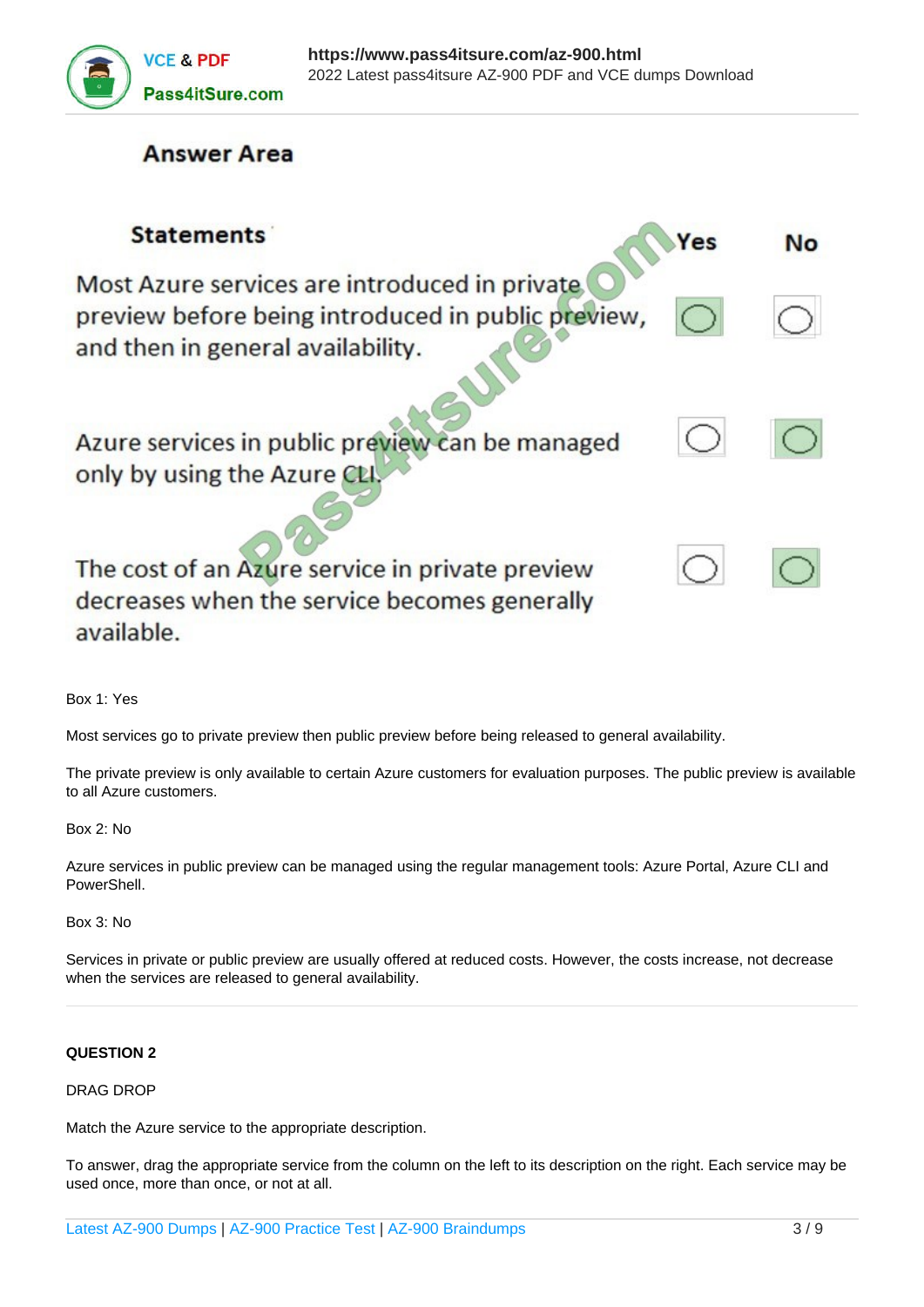

NOTE: Each correct match is worth one point.

Select and Place:

## **Services**

**Azure Cosmos DB** 

Azure HDInsight

**Azure Synapse Analytics** 

## **Answer Area**

| <b>Tin Al</b> |  |
|---------------|--|
|               |  |
|               |  |

**ANSWERP COMPANY** A fully managed data warehouse that has integral security at every level of scale at no extra cost.

A globally distributed database that supports NoSQL.

Managed Apache Hadoop clusters in the cloud that enable you to process massive amounts of data.

Correct Answer: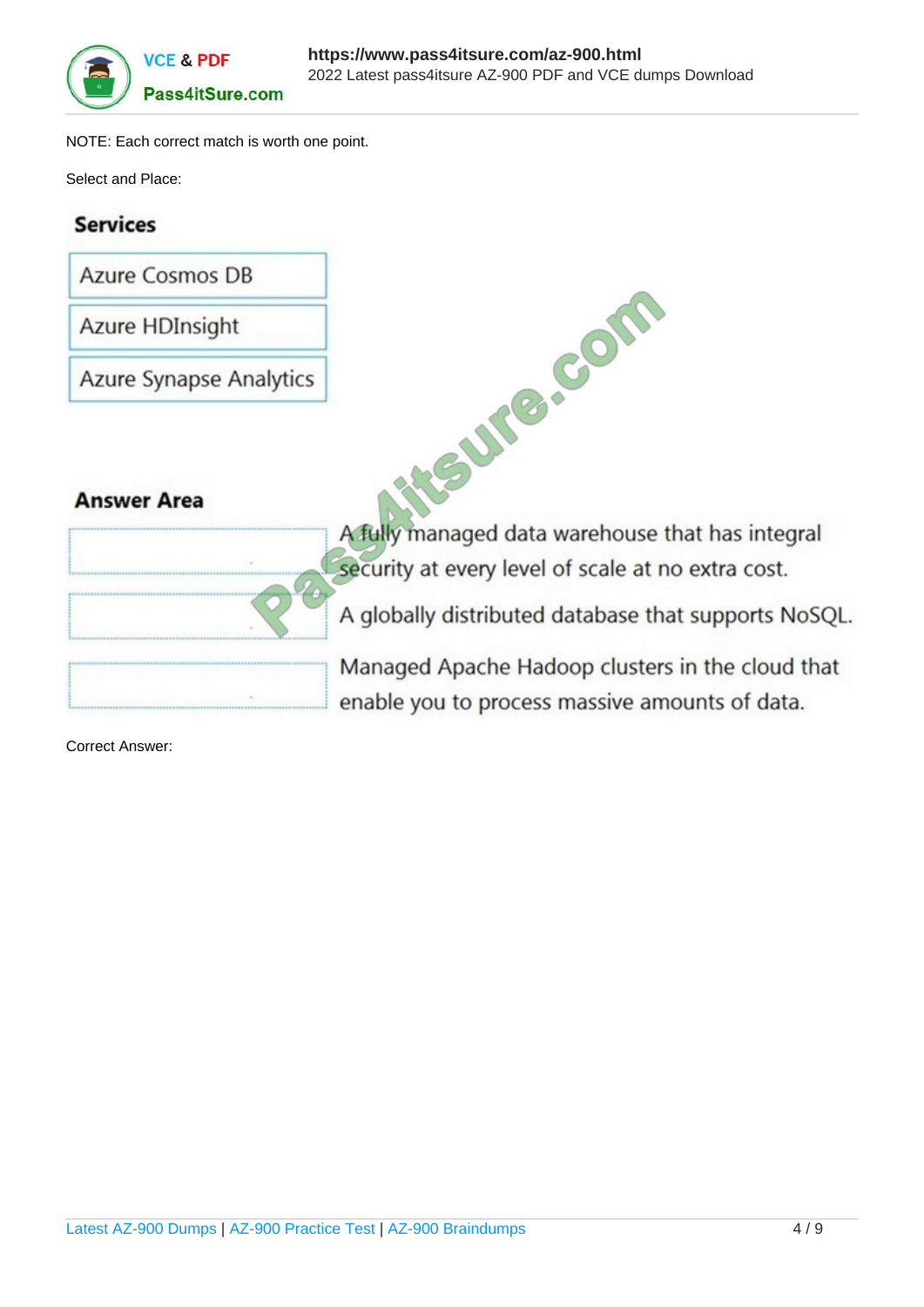

# **Services ECOL Answer Area** A fully managed data warehouse that has integral **Azure Synapse Analytics** security at every level of scale at no extra cost. A globally distributed database that supports NoSQL. **Azure Cosmos DB** Managed Apache Hadoop clusters in the cloud that Azure HDInsight enable you to process massive amounts of data.

#### **QUESTION 3**

A support engineer plans to perform several Azure management tasks by using the Azure CLI.

You install the CLI on a computer.

You need to tell the support engineer which tools to use to run the CLI.

Which two tools should you instruct the support engineer to use? Each correct answer presents a complete solution.

NOTE: Each correct selection is worth one point.

- A. Command Prompt
- B. Azure Resource Explorer
- C. Windows PowerShell
- D. Windows Defender Firewall
- E. Network and Sharing Center

Correct Answer: AC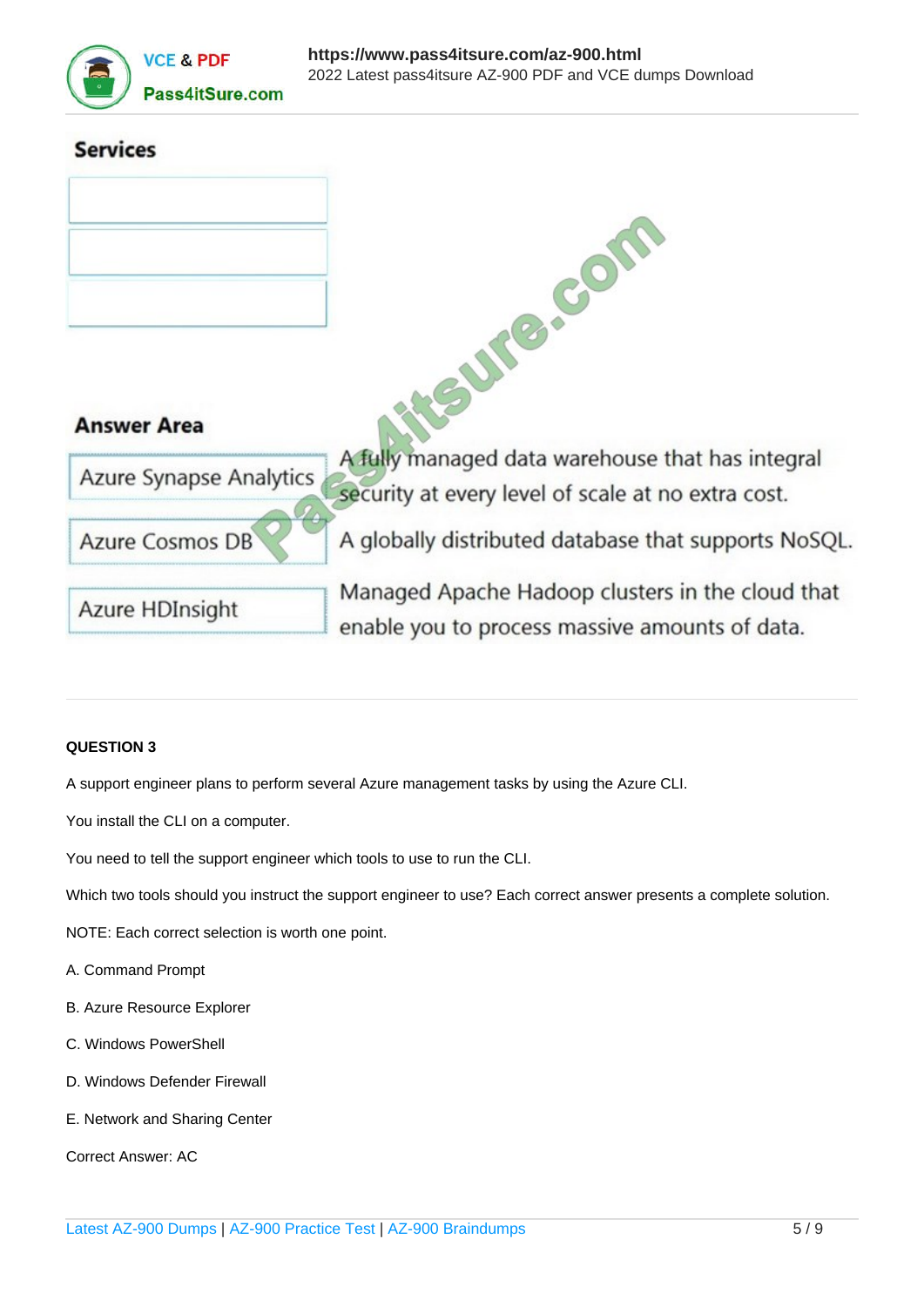

For Windows the Azure CLI is installed via an MSI, which gives you access to the CLI through the Windows Command Prompt (CMD) or PowerShell.

References: https://docs.microsoft.com/en-us/cli/azure/install-azure-cli-windows?view=azure-cli-latest

#### **QUESTION 4**

HOTSPOT

For each of the following statements, select Yes if the statement is true. Otherwise, select No.

NOTE: Each correct selection is worth one point.

Hot Area:

| <b>Statements</b>                                                                        | Yes | <b>No</b> |
|------------------------------------------------------------------------------------------|-----|-----------|
| The Archive access tier is set at the storage account level.                             |     | $\circ$   |
| The Hot access tier is recommended for data that is accessed<br>and modified frequently. | O   | $\circ$   |
| The Cool access tier is recommended for long term backups.                               |     | О         |
| <b>Correct Answer:</b>                                                                   |     |           |
| <b>Statements</b>                                                                        | Yes | <b>No</b> |
| The Archive access tier is set at the storage account level.                             |     | O         |
| The Hot access tier is recommended for data that is accessed<br>and modified frequently. |     | $\circ$   |
| The Cool access tier is recommended for long term backups.                               |     | O         |
| Box 1: Yes                                                                               |     |           |
| Access tiers are set at the storage account level.                                       |     |           |
| Box 2: Yes                                                                               |     |           |
| Usage scenarios for the hot access tier include:                                         |     |           |

Data that is in active use or is expected to be read from and written to frequently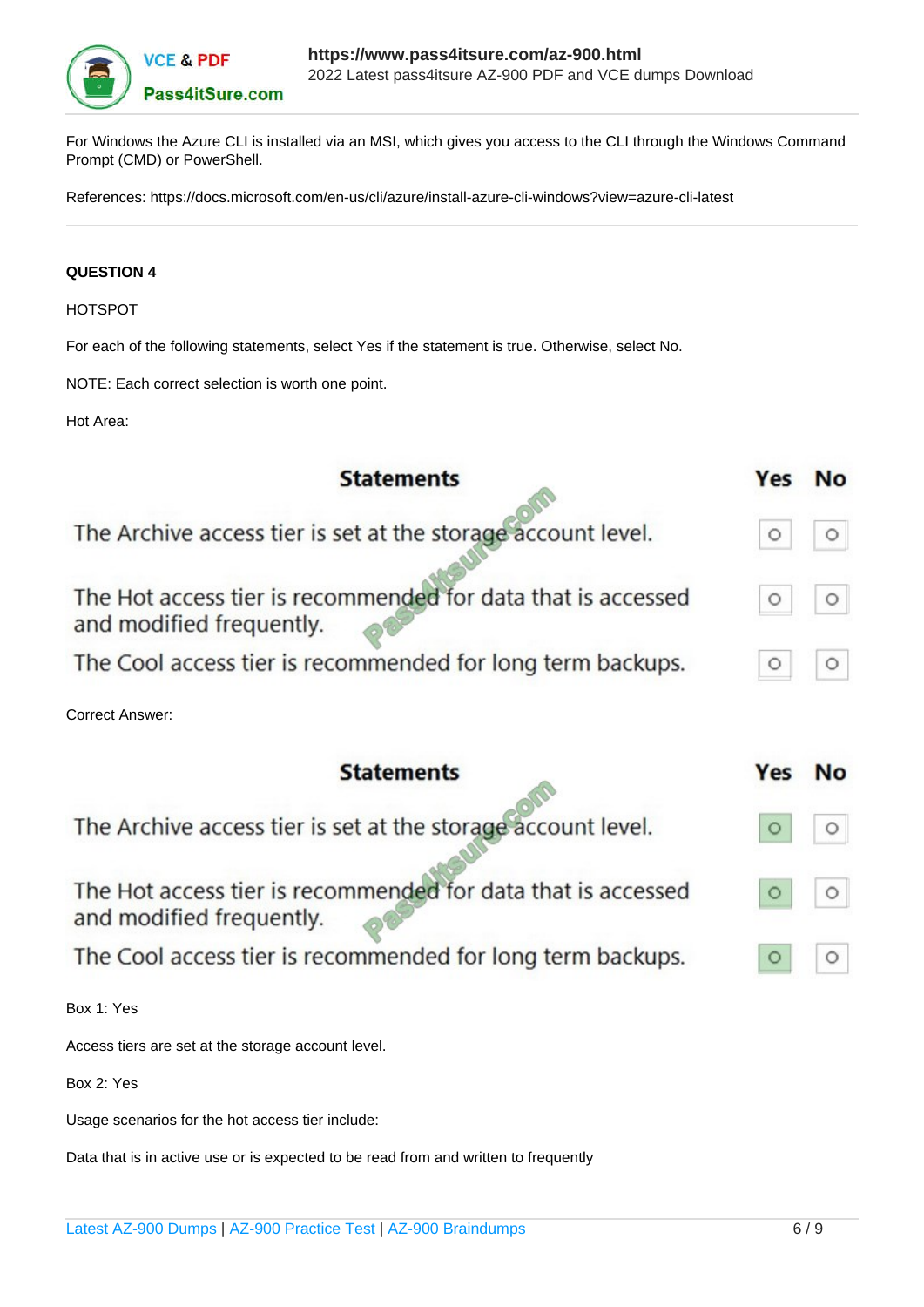

Data that is staged for processing and eventual migration to the cool access tier

Box 3: No

Usage scenarios for the cool access tier include:

1.

Short-term backup and disaster recovery

2.

Older data not used frequently but expected to be available immediately when accessed

3.

Large data sets that need to be stored cost effectively, while more data is being gathered for future processing

Reference: https://docs.microsoft.com/en-us/azure/storage/blobs/storage-blob-storage-tiers

#### **QUESTION 5**

HOTSPOT

For each of the following statements, select Yes if the statement is true. Otherwise, select No.

NOTE: Each correct selection is worth one point.

Hot Area:

## **Answer Area**

| <b>Statements</b>                                                                | Yes | No |
|----------------------------------------------------------------------------------|-----|----|
| You can associate a network security group (NSG) to a<br>virtual network subnet. |     |    |
| You can associate a network security group (NSG) to a<br>virtual network.        |     |    |
| You can associate a network security group (NSG) to a<br>network interface.      |     |    |

Correct Answer: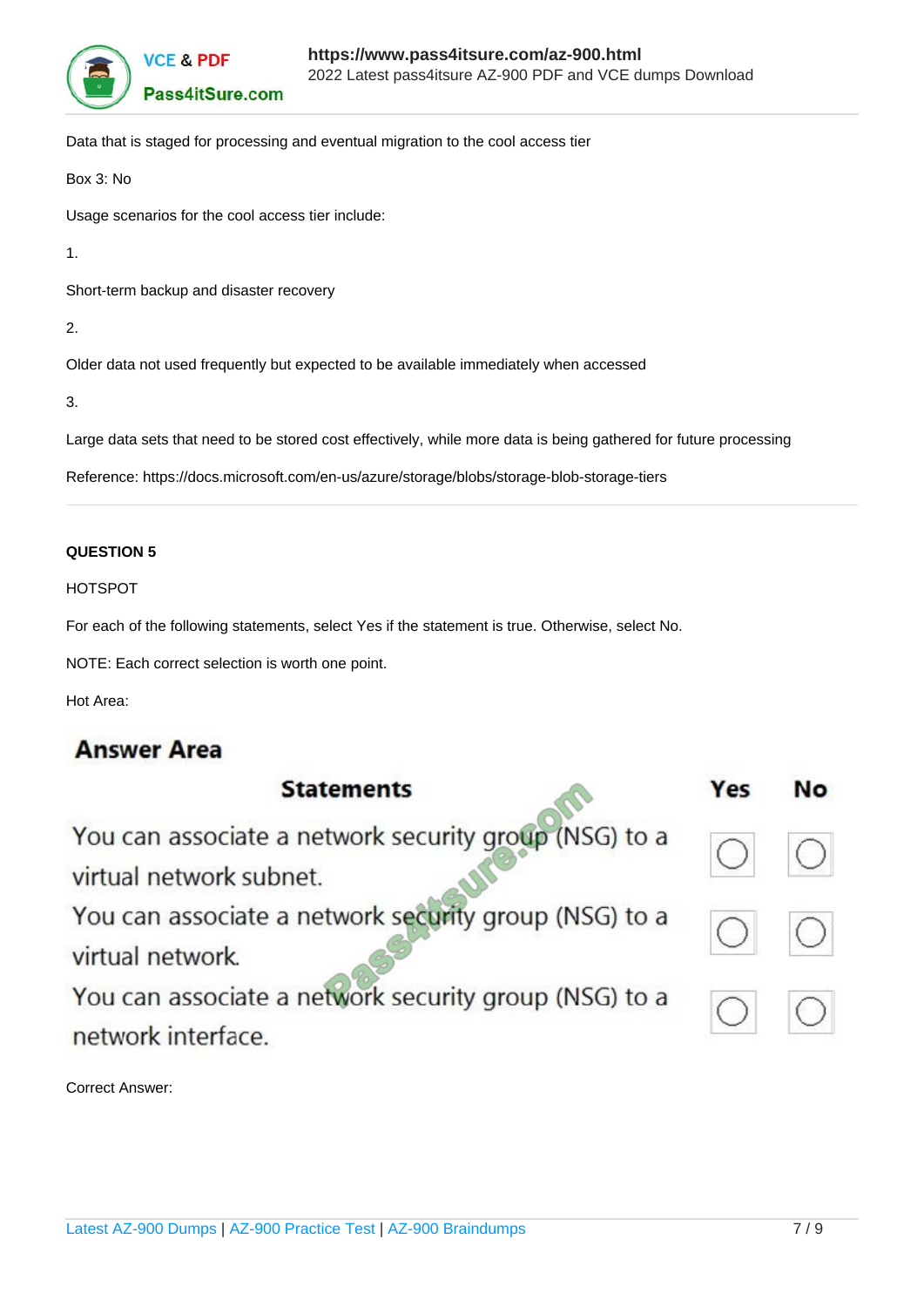

## **Answer Area**

| <b>Statements</b>                                                                | Yes | No |
|----------------------------------------------------------------------------------|-----|----|
| You can associate a network security group (NSG) to a<br>virtual network subnet. |     |    |
| You can associate a network security group (NSG) to a<br>virtual network.        |     |    |
| You can associate a network security group (NSG) to a<br>network interface.      |     |    |

Reference: https://docs.microsoft.com/en-us/azure/virtual-network/network-security-group-how-it-works

[Latest AZ-900 Dumps](https://www.pass4itsure.com/az-900.html) [AZ-900 Practice Test](https://www.pass4itsure.com/az-900.html) [AZ-900 Braindumps](https://www.pass4itsure.com/az-900.html)